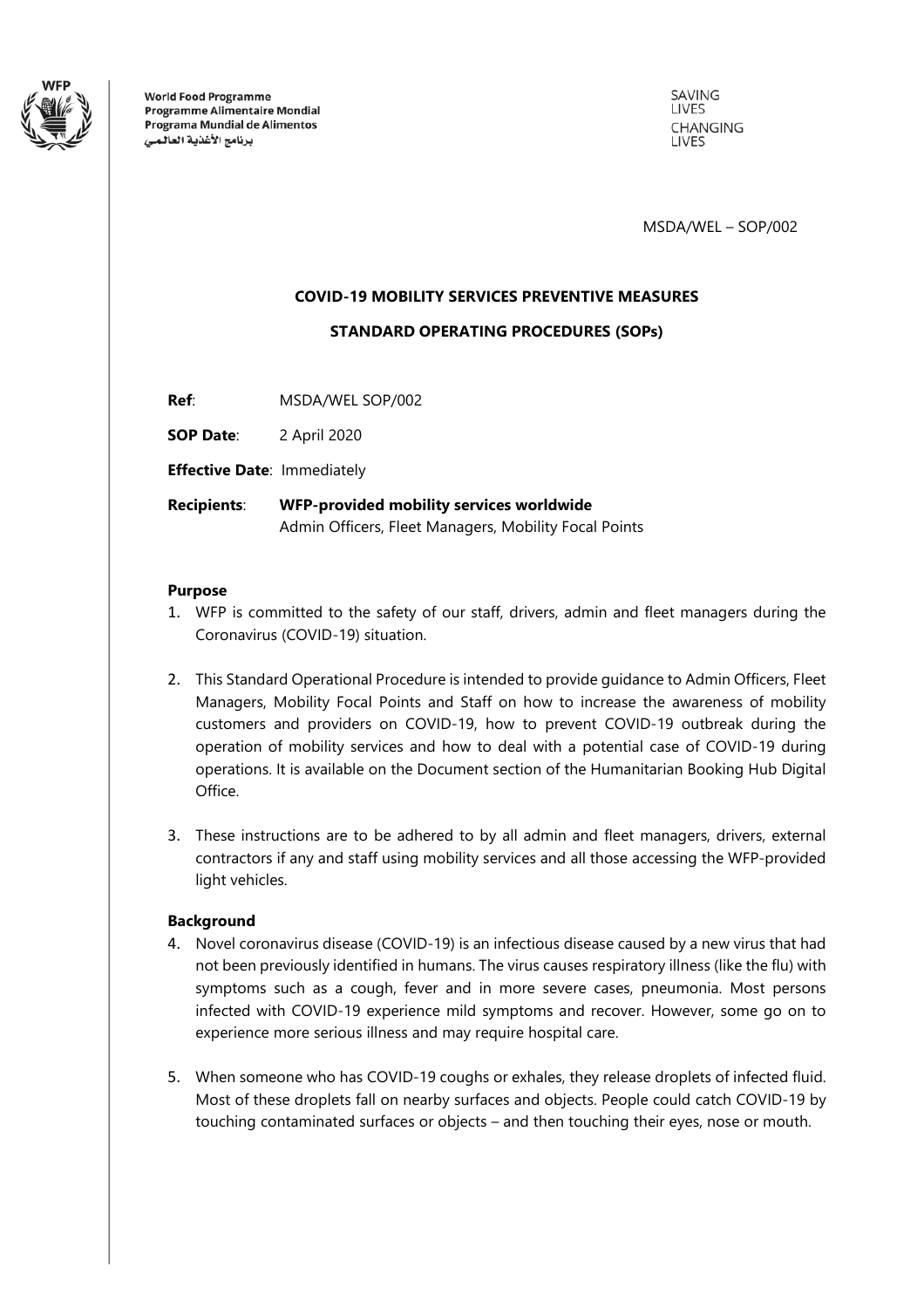

6. Mobility services are defined as the use of WFP-provided light vehicles with drivers to transport employees or with WFP staff for personal transportation.

#### **Responsibilities**

- 7. The Country Director (CD) is ultimately responsible for the eligibility of WFP mobility services and the safety and security of all personnel employed or using WFP mobility services for lawful business purposes;
- 8. The CD devolves that responsibility to the Admin Officer, Fleet Manager or Mobility Focal Points who accept responsibility for enforcing, monitoring and supervising compliance with standing instructions for WFP-provided mobility services.
- 9. Where Occupational Safety and Health (OSH) Committees or Wellness Committees either at Regional or Country level are present, they are responsible for overseeing SOPs on COVID-19 Preventive Measures Implementation and provide support to Country Office with specific OSH related activities.

## **Scenario 1 – No COVID-19 cases in the community**

- 10. General preventive measures shall focus on upgrading norms of sanitation and hygiene as well as increasing awareness on potential risk and preventive measures to be adopted.
- 11. To prevent and be prepared for any potential case of COVID-19 at each location where WFP provides mobility services, it is the responsibility of the Country Office, to:
	- a) Make sure all staff and mobility service personnel have a comprehensive awareness of COVID-19, including drivers, cleaners and external providers:
		- o who.int/emergencies/diseases/novel-coronavirus-2019
		- o [hr.un.org/page/novel-coronavirus-2019-ncov](https://hr.un.org/page/novel-coronavirus-2019-ncov)
		- o [humanitarianbooking.wfp.org/en/covid-19/](https://humanitarianbooking.wfp.org/en/covid-19/)
	- b) Promote thorough and repetitive handwashing/hand-sanitizing by the admin and fleet management team, drivers and staff using mobility services [\(hand washing posters\)](https://www.who.int/gpsc/5may/Hand_Hygiene_Why_How_and_When_Brochure.pdf);
	- c) Make hand washing stations and equipment available to all employees, drivers and contractors if any:
		- o Place hand sanitizers in prominent places of the compound including near entrances/exits and toilets, common areas, parking slots and maintenance shops.
		- o Make sure soap and sanitiser dispensers are regularly refilled.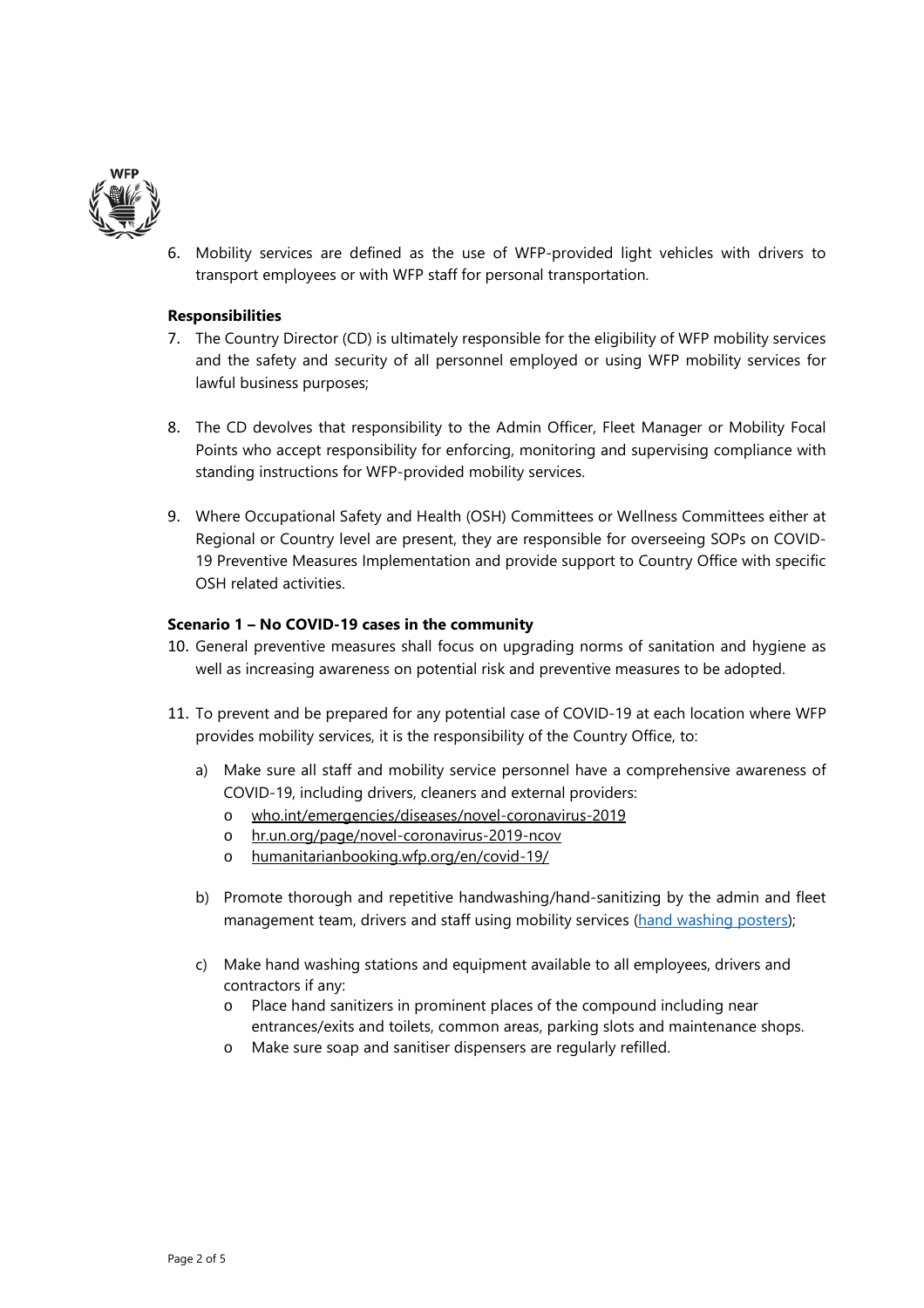

12. Promote good respiratory hygiene [\(respiratory hygiene](https://humanitarianbooking.wfp.org/en/secure/office/locations/11/resources/documents/) material) through display materials in entrances/exits and toilets, receptions and offices about the preventative measures for COVID-19 spread;

#### 13. Admin Officers should:

- a) Brief employees, drivers and external contractors that anyone with even a mild cough or low-grade fever (37.5 C / 99.5 F or more) needs to stay at home/isolated limiting contact with other people. People who have taken medications for fever or pain (e.g. paracetamol, ibuprofen) which may mask symptoms, shall follow the same indications;
- b) Put posters on social distancing or general COVID-19 posters including information on physical distancing;
- c) Always require physical distancing of 1-2 meters for all people including staff, drivers, providers and anybody else connected to the mobility service;
- d) Limit crowding of people and avoid close contact between people;
- e) Prepare stock for sufficient amount of detergents and chlorine solution desired for vehicles daily cleaning measures and wipes or cloths, sufficient thermometer for fever screening and sufficient masks and gloves for drivers and staff using the vehicles;
- f) Update the emergency contact list and make it available to all people at the guesthouse;
- g) Regular communicate with the local health providers to monitor the situation in the local community.
- 14. Fleet managers should:
	- a) Perform daily and regular screenings for symptoms to all drivers and contractors which will operate the mobility service, including temperature checks;
	- b) Limit the number of passengers per vehicle to a maximum of two in case of a sedan, to a maximum of one passenger per row in case of a minivan;
	- c) Ensure [COVID good hygiene rules](https://humanitarianbooking.wfp.org/en/secure/office/locations/11/resources/documents/) are posted in the vehicle;
	- d) If any employee feels unwell, ensure they stop operate mobility services and go home or to a doctor;
	- e) Perform pre-screening checks to staff requesting a mobility service particularly if coming back from field missions (follow Wellness [SOPs1](https://prod-static.humanitarianbooking.wfp.org/public/media/files/en/SOP_1_Building_Entry_COVID.pdf) and [SOPs2\)](https://prod-static.humanitarianbooking.wfp.org/public/media/files/en/SOP_2_Temperature_Check_COVID.pdf); use Annex 2 Pre-Screening Questionnaire;
	- f) Set up chlorine hand washing station at WFP mobility service entry points ( $How to make$ [mild Chlorine Solution\);](https://prod-static.humanitarianbooking.wfp.org/public/media/files/en/cleaning-handwashing-5percent-liquid-bleach.pdf) in case the entry point is not a WFP one (i.e. airport, hotel, etc.) the driver should supply the passenger(s) with hand sanitiser or if not available a spray bottle with mild chlorine solution;
	- g) Eliminate stand-up meetings during shifts while using white boards near entrance areas or the Digital Logbook of the Humanitarian Booking Hub to share information;
	- h) Appoint alternates, in case responsible staff gets sick or stays home.
- 15. Drivers should: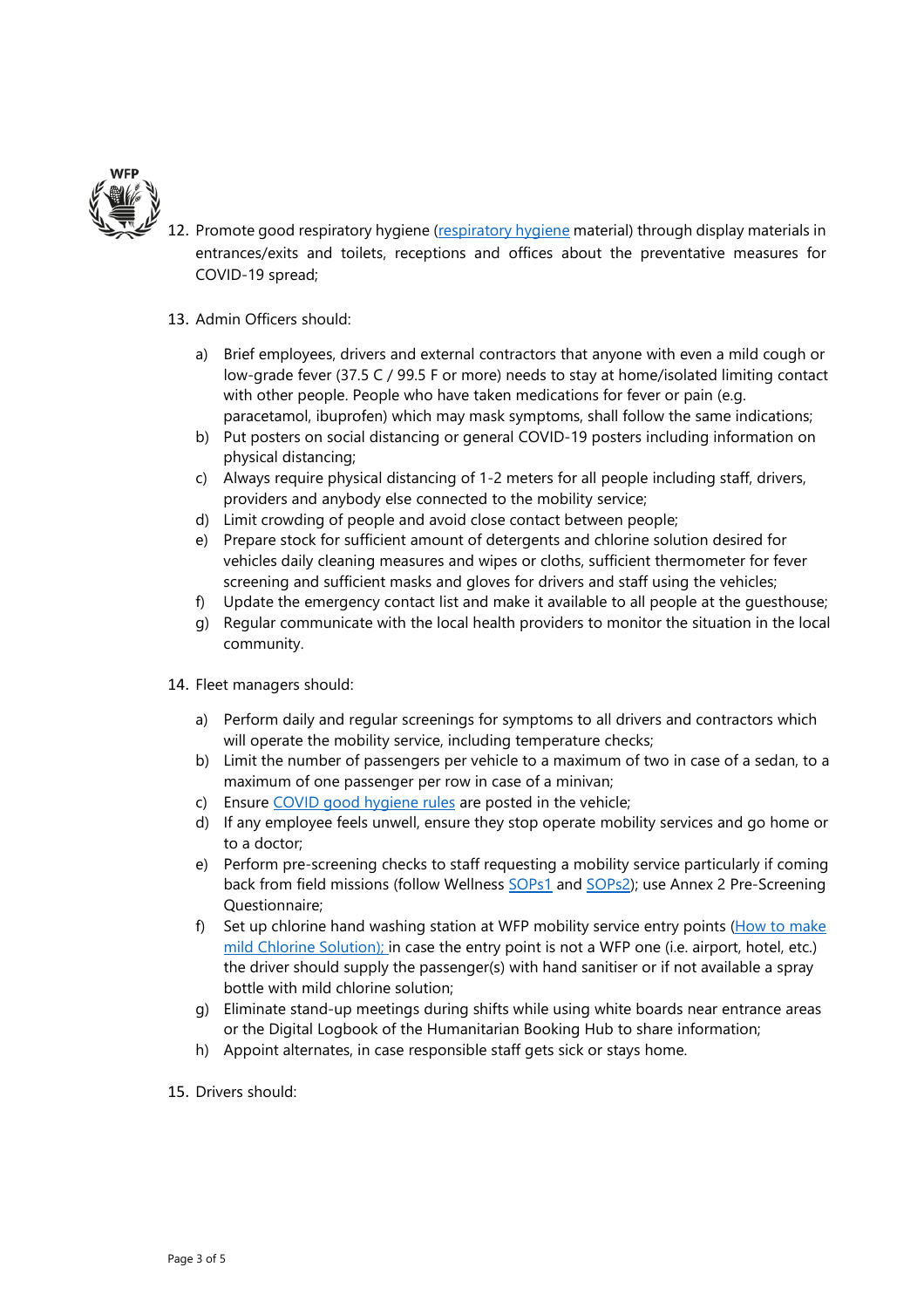

- a) Disinfect daily light vehicles to be used particularly on those surfaces which are mostly touched (i.e. door handles, dashboard, steering wheel, seats, keys, seatbelts, window controls, etc.) see [what and how to clean and disinfect](https://humanitarianbooking.wfp.org/en/secure/office/locations/11/resources/documents/) material;
- b) If the vehicle has been serviced in an external workshop, allow the vehicle to air out for 10 minutes before driving; drive with mask and gloves to the WFP compound and disinfect it;
- c) At the start and end of routes, use disinfectant wipes to clean all frequently touched surfaces in vehicles and other equipment, including keys, steering wheel and buttons;
- d) Refrain from shaking hands or having any other physical contact with staff;
- e) Ask staff to handle their own luggage;
- f) Always maintain a minimum one-meter distance from staff;
- g) Ask single passenger to sit in the back; ask two passengers to sit both in the back with good distance among them;
- h) Roll down the windows during trips to improve ventilation if possible;
- i) Ask passengers to use their own pen to sign the driver logbook;
- j) Avoid touching your eyes, nose, and mouth;
- k) Use a tissue or your elbow to cover a cough or sneeze, throw the tissue in the trash, then wash hands;
- l) Wash hands frequently with soap and water for at least 20 seconds, or use an alcoholbased hand sanitizer;
- 16. Staff using mobility services should:
	- a) Self-declare any COVID related issue as per the Pre-Screening Questionnaire (Annex 2) including travel history;
	- b) Wash hands before and after a ride;
	- c) Touch the vehicle as little as possible;
	- d) Do not touch the driver or his phone;
	- e) Sit in the back to keep adequate distance from drivers;
	- f) If riding with another passenger, sit at good distance in the back seats;
	- g) Roll down the windows during trips to improve ventilation if possible;
	- h) Use a tissue or your elbow to cover a cough or sneeze, throw the tissue in the trash after the ride, then wash hands;
	- i) Sign the driver logbook with a personal pen.
- 17. Regional admin officers should:
	- a) Oversee SOPs on COVID-19 Preventive Measures implementation and provide support to Country Office with specific OSH related activities.
	- b) Engage with local or reginal Occupational Safety and Health (OSH) Committees or Wellness Committees to coordinate oversight and local implementation.

#### **Contingency Plan**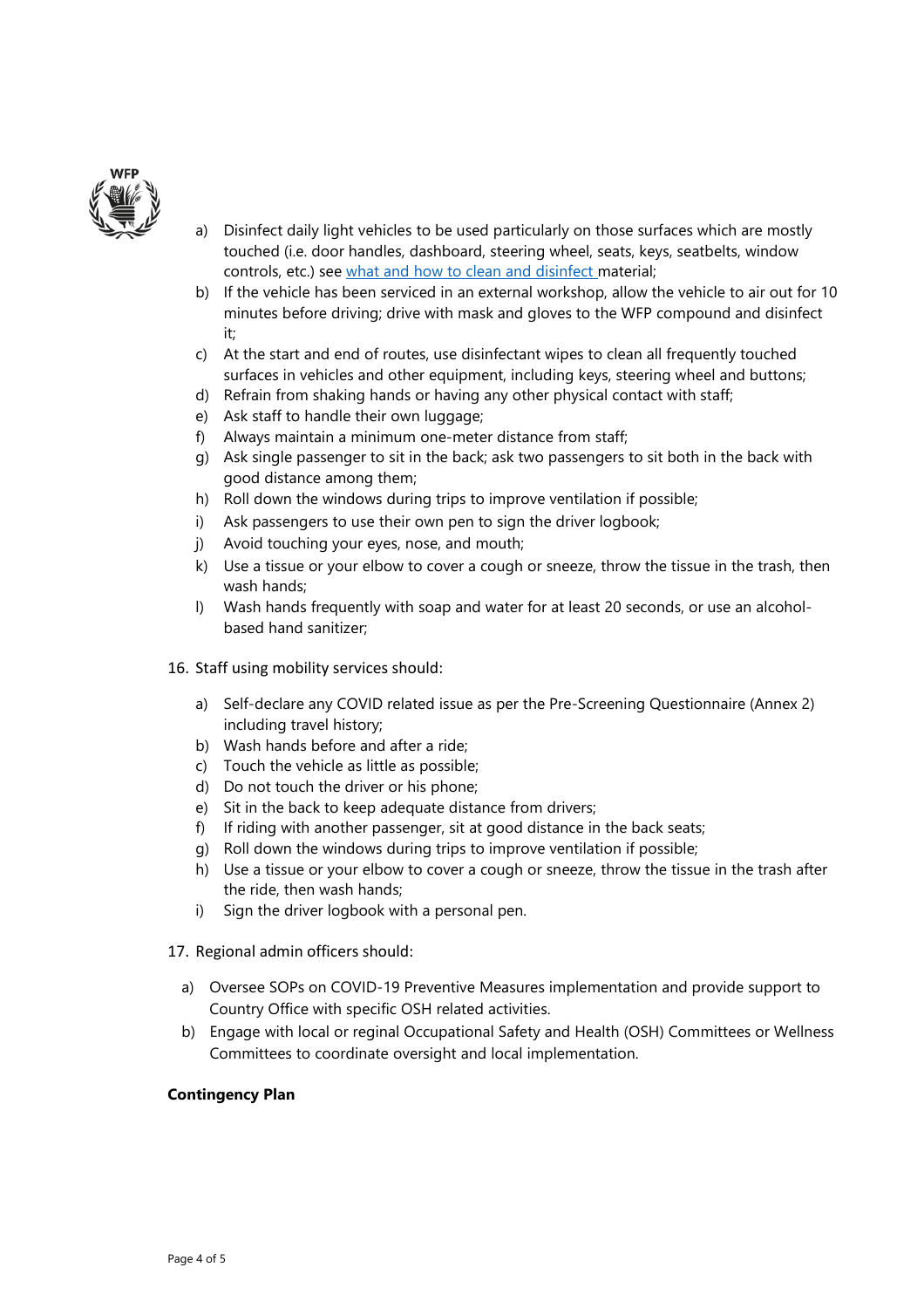

- 18. In addition to the above, every Country Office shall prepare a contingency plan to ensure continuity in mobility service provision in case of confirmed of suspected case of COVID. The plan shall include:
	- a) Set up a COVID-19 infected person procedure plan for isolation and evacuation and obtain the approval of the plan by Head of Office and the Security Officer;
	- b) Ensure that PPEs face masks and/or paper tissues are available for those who develop a runny nose or cough at work, along with closed bins for hygienically disposal of these items;
	- c) Set up an isolation area with private bathroom for potential confirmed case;
	- d) Check on water reserve and water line continuity;
	- e) Prepare stock for sufficient amount of detergents and [chlorine solution](https://prod-static.humanitarianbooking.wfp.org/public/media/files/en/chlorine-solution-liquid-mild.pdf) desired for cleaning measures;
	- f) Pre-order enough supplies and materials for at least 14 days, including hand sanitizer and masks in case contractors and suppliers cannot deliver - either due to local restrictions on travel or because they are ill;
	- g) Appoint alternates, in case responsible staff gets sick or stays home.
- 19. In each mobility common areas including receptions, entrance areas, toilets, parking lots and workshop facilities both internal and external, the interpersonal distance of 1 meter must always be respected.
- 20. If not possible, such areas shall be accessed in shifts.
- 21. Cleaning and sanitizing equipment shall be made available to employees after use.

# **Scenario 2 – Scenario 2 – Suspected or confirmed case of COVID-19 among staff or drivers**

- 22. In case of any suspected or confirmed case of coronavirus during mobility services, the CD shall be immediately informed.
- 23. The passenger who is unwell or travelling to self-isolation location should always wear a mask
- 24. Any driver transporting ill passengers must wear a face mask and gloves
- 25. Only one ill passenger transported at a time.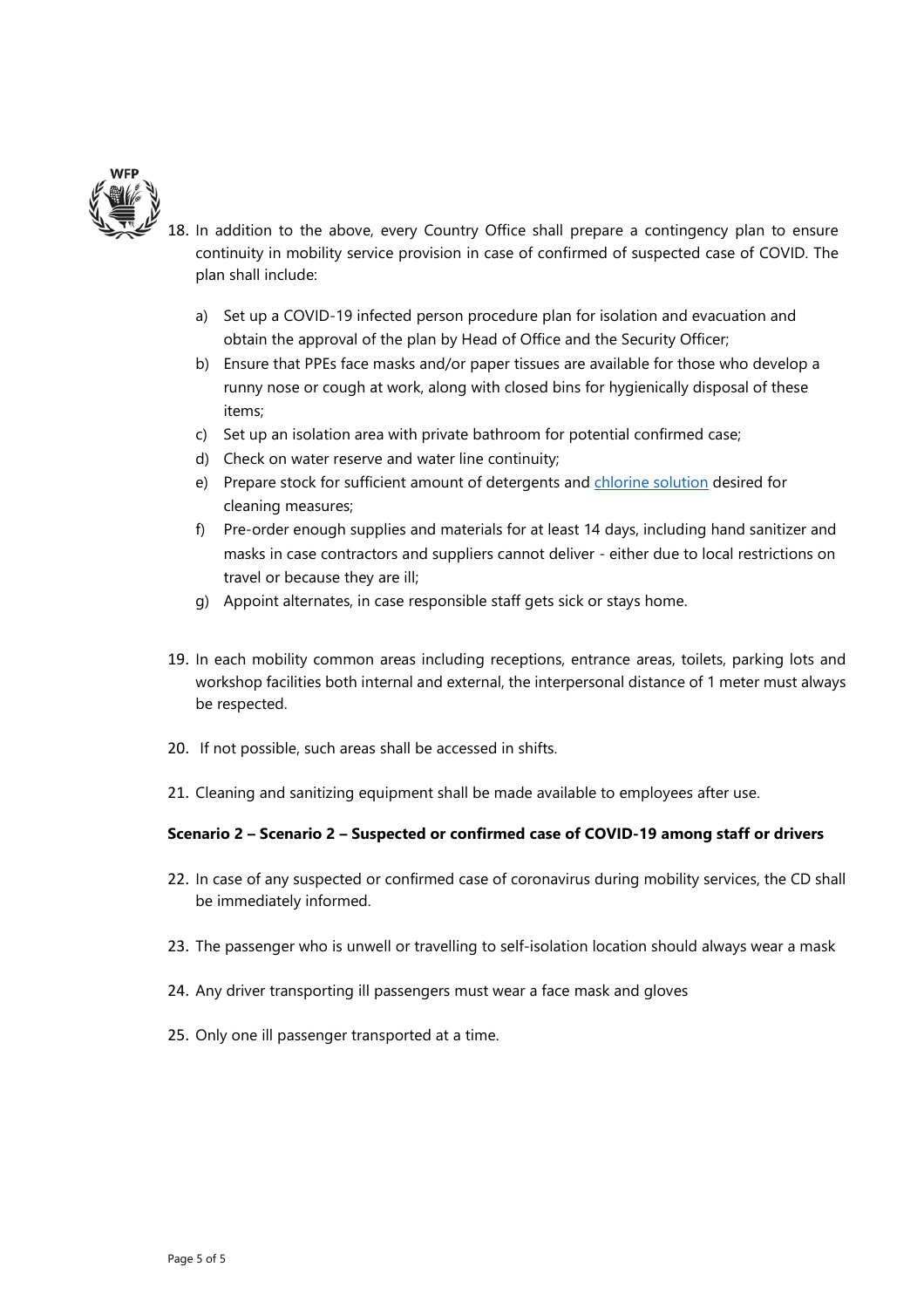

- 26. After transport a COVID-19n suspect passenger, the driver will carry out the disinfection of the vehicle used for the transportation; (see attached for how to disinfect a vehicle and procedures for putting on and removing PPE).
- 27. To address any potential COVID-19 case among staff, current ones or those having used mobility services over the past 14 days, staff, and fleet managers shall:
	- a) In the event that an individual presents with a temperature of 37.5 C/99.5 F or higher the following procedure is to be adopted:
		- i) The individual is to be provided with a mask and placed at rest in a cool shaded area, isolated from others, possibly with a private bathroom
		- ii) Personnel are to wear a mask and gloves and should maintain a distance of 1-2 meters from the individual under observation
	- b) The individual MUST NOT be permitted to travel and must remain in isolation;
	- c) The WFP head of security must be notified and informed of:
		- i) Individual's Name and nationality
		- ii) Individual's Date of Birth
		- iii) Temperature reading and other associated symptoms
		- iv) The names of others with whom the ill person was in contact over the past 14 days.
	- d) Contacts will be identified and informed of appropriate action. WFP Country Office will mobilise appropriate healthcare resources to continue investigation and treatment as appropriate. (Wellness [SOPs2\)](https://prod-static.humanitarianbooking.wfp.org/public/media/files/en/SOP_2_Temperature_Check_COVID.pdf)
	- e) Limit the number of people who have contact with the sick person. Anyone required to observe the ill person must wear a mask and disposable gloves;
	- f) Anyone involved in the cleaning of the vehicle of the isolated person must wear full PPE. For any wet cleaning this includes: 1. Goggles 2. Particulate mask 3. Disposable gown 4. Latex or nitrile gloves inner gloves 4. Heavy duty re-usable outer gloves 5. Rubber boots or rubber shoe covers;
	- g) Anyone cleaning/disinfecting the vehicle of the isolated person must put on and take off PPE properly [\(PPE sequence\)](https://prod-static.humanitarianbooking.wfp.org/public/media/files/en/SEQUENCE__PPE__CDC2_page.pdf);
	- h) Any personnel before and after removing PPE must perform hand hygiene;
	- i) Any waste including discarded PPE from the infected person must be kept a part for three days before being disposed of with other waste;
	- j) Personnel carrying waste must wear gloves and mask and must perform hand hygiene;
	- k) Make sure the driver and all people who have been in contact with the ill person, abide by the regulations of the local authorities or by WFP 14 days self-isolation (see Self-Isolation Guidelines), whichever is more stringent;
	- l) Have a plan for how sick people can be safely transferred to a health facility.

#### **Scenario 3: In COs operating under Business Continuity Plan**

28. Drivers should wear masks and gloves when conveying passengers in their vehicles.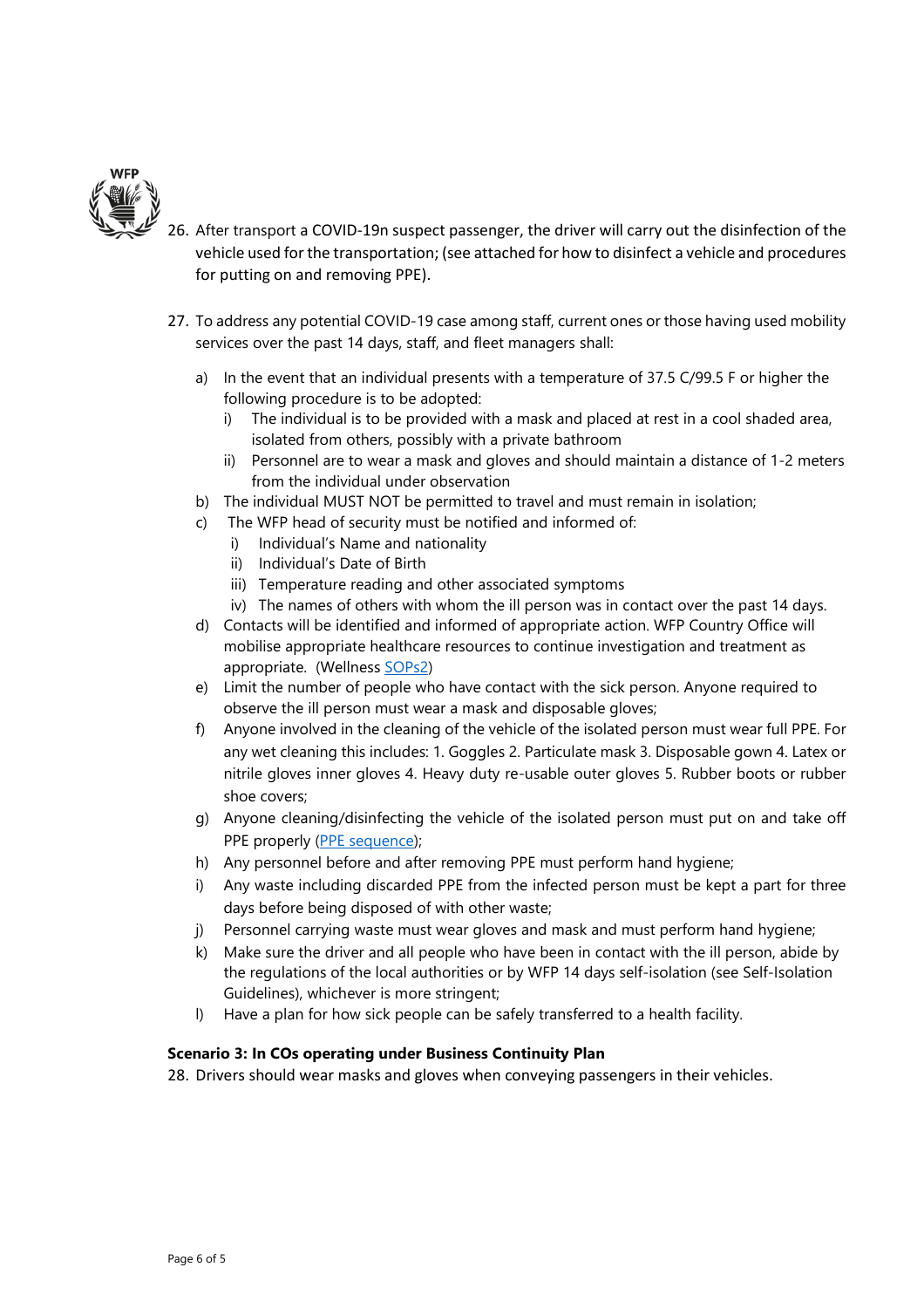

- 29. Limit the number of passengers per vehicle to a maximum of one per drive or one per row of seats in the case of a van;
- 30. Passengers should wear face masks.
- 31. If no PPE is not available CD is responsible for taking any decision on temporary mobility service suspension or limitation to emergency related services.

## **Scenario 4 – COVID-19 lockdown imposed by national authorities**

32. In case of COVID-19 outbreak, CD is responsible for taking any decision on temporary mobility service suspension or limitation to emergency related services.

# **Distribution: WFP-provided mobility services worldwide**

**Effective Date: Immediately**